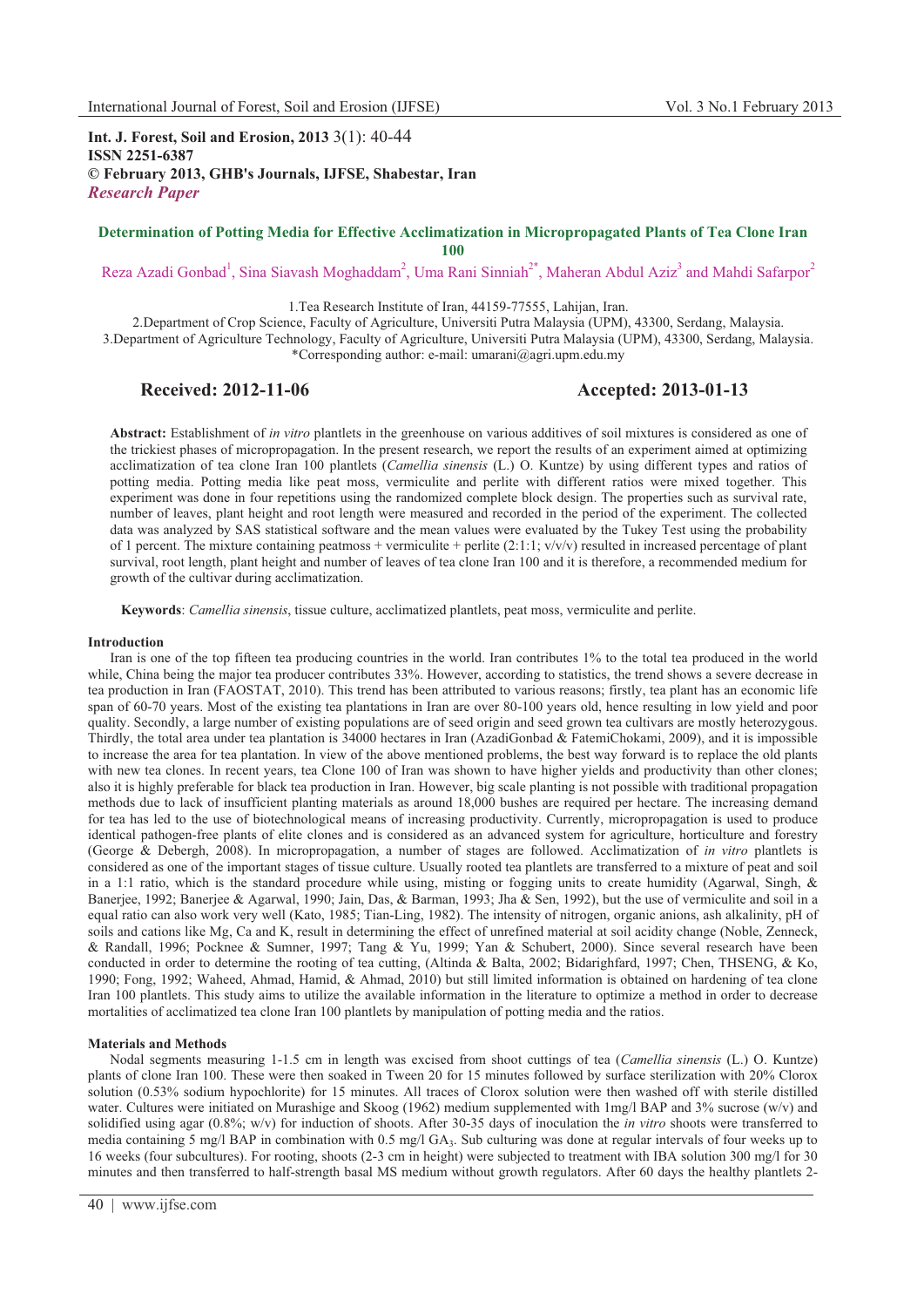2.5 cm height, with at least two leaves and well developed roots were dipped in 2% Benlate solution at the base for 1 min to protect the roots from fungus. The plantlets were then transferred to glass pots (5×12 cm) containing vermiculite and maintained in the culture room at 28 °C day/20 °C night, 16 h d-length and 70% relative humidity under low light (15-M photon.m<sup>-2</sup>.s<sup>-1</sup> over 16-hr). During this period the humidity was maintained by covering with a plastic cover. After 30 days, the glass pots were moved to normal greenhouse condition for further weaning. To acclimatize the plantlets, they were kept in glass pots for the duration of 10 days and then transplanted to plastic pot containing four different types of potting media, namely: peat moss + vermiculite + perlite (2:2:0 v/v/v), peatmoss + vermiculite + perlite (1:2:1 v/v/v), peatmoss + vermiculite + perlite (1:1:2 v/v/v) and peatmoss + vermiculite + perlite (2:1:1 v/v/v). By the eighth week the effect of potting media on the survival rate, the mean number of leaves produced and the root length and plant height were attained. This experiment was carried out in RCBD (Randomized completely block design) with 4 replications.

#### **Results and Discussion**

Plantlets of tea clone Iran 100 were transferred directly from *in vitro* system to glass pots containing vermiculite for acclimatization. By the third day of acclimatization, the plantlets showed wilting symptoms, the stems were bent, and the leaves turned yellowish. After two weeks, the plantlets recovered slowly and started to thrive. By week 4, the plantlets were transferred to 50% shade house for adaptation to *ex vitro* situation. In this stage, new leaves emerged and the plantlets recovered fully, and their normal growth was resumed.



**Figure 1.** The effect of different potting media on survival percentage attained at week 8 of acclimatization 1) (Pm.V.P., 2:2:0 v/v/v); 2) (Pm.V.P., 1:2:1 v/v/v); 3) (Pm.V.P., 1:1:2 v/v/v) 4) (Pm.V.P., 2:1:1 v/v/v).Symbol: Pm (peatmoss), Ver (vermiculite), P (perlite).

Finally, the plantlets were transplanted to plastic pots containing four types of potting medium namely: peatmoss + vermiculite + perlite (2:2:0 v/v/v), peatmoss + vermiculite + perlite (1:2:1 v/v/v), peatmoss + vermiculite + perlite (1:1:2 v/v/v) and peatmoss + vermiculite + perlite (2:1:1 v/v/v). By the eighth week the effect of potting media on the survival rate, the mean number of leaves produced and the plants height, became apparent among the different media.



**Figure 2.** The effect of different potting media on number of leaves produced at week 8 of acclimatization 1) (Pm.V.P., 2:2:0 v/v/v); 2) (Pm.V.P., 1:2:1 v/v/v); 3) (Pm.V.P., 1:1:2 v/v/v) 4) (Pm.V.P., 2:1:1 v/v/v).Symbol: Pm (peatmoss), Ver (vermiculite), P (perlite)

Table 1 shows highly significant differences ( $p \le 0.01$ ) among the four potting media on the rate of survival of plantlets during acclimatization. The highest survival  $(84.5%)$  was obtained in medium consisting of peatmoss+ vermiculite+ perlite  $(2:1:1 \text{ v/v/v})$ followed by 69% and 43% in peatmoss+ vermiculite+ perlite (1:2:1  $v/v/v$ ) and, peatmoss+ vermiculite+ perlite (2:2:0  $v/v/v$ )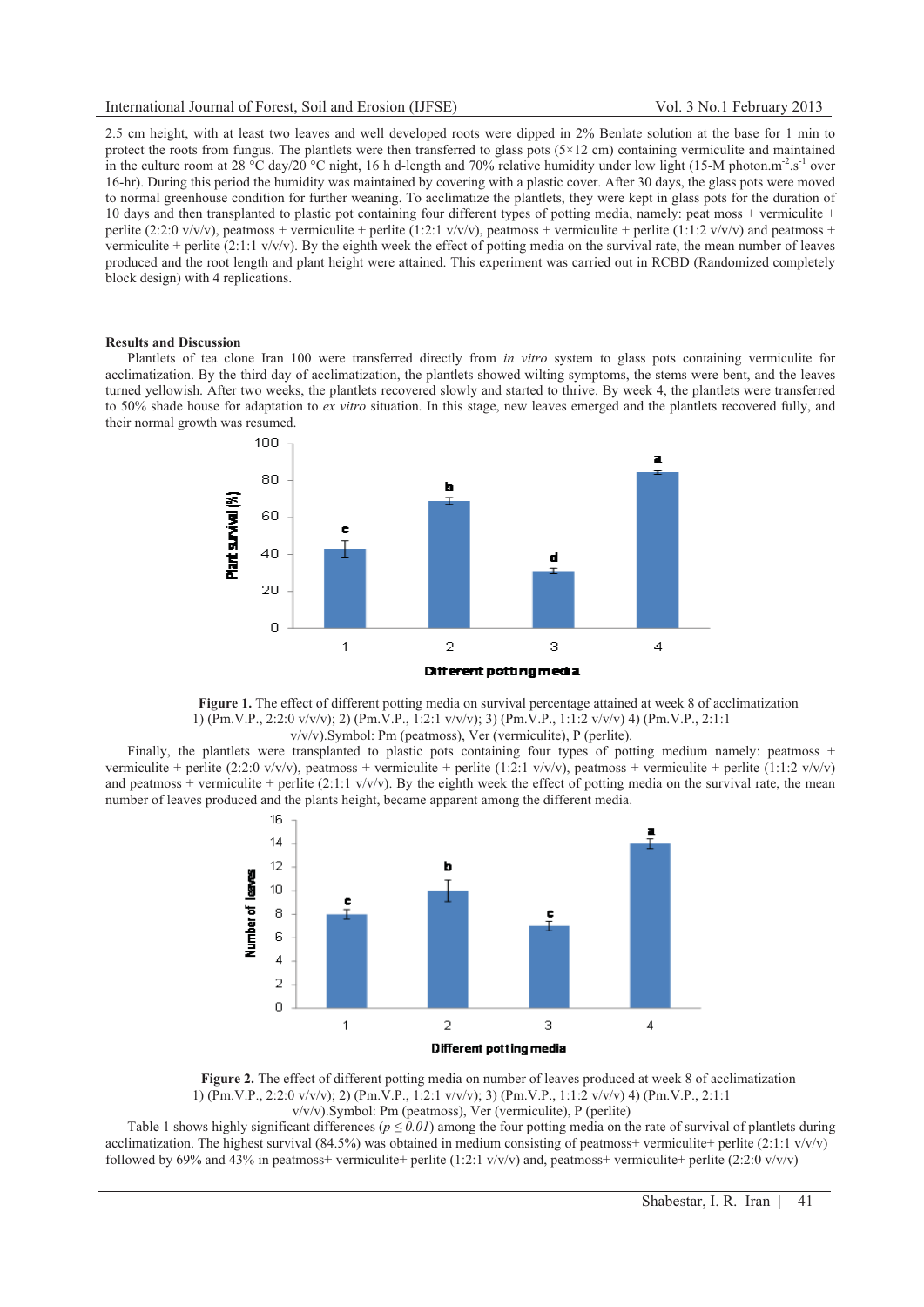media respectively by the eighth week of acclimatization (Figure 1). The results indicated that the lowest survival percentage (31%) was obtained in the medium containing peatmoss + vermiculite + perlite (1:1:2 v/v/v).

As shown in Table 2, all treatments showed highly significant differences  $(p \le 0.01)$  in the number of leaves produced. The medium containing peatmoss+ vermiculite+ perlite  $(2:1:1 \text{ } v/v/v)$  produced the highest number of leaves per plant with 14 leaves followed by 10 in peatmoss+ vermiculite+ perlite (1:2:1 v/v/v) (Figure 2). However, there was no significant difference in the number of leaves produced per plantlet between peatmoss+ vermiculite+ perlite (2:2:0 v/v/v) and peatmoss+ vermiculite+ perlite (1:1:2 v/v/v) with 8 and 7 leaves, respectively.

| <b>Table 1.</b> Results of ANOVA on the percentage of plant survival after eight weeks of acclimatization |                          |          |                    |             |         |
|-----------------------------------------------------------------------------------------------------------|--------------------------|----------|--------------------|-------------|---------|
| <b>Source</b>                                                                                             | Sum of<br><b>Squares</b> | df       | <b>Mean Square</b> |             | P value |
| rep                                                                                                       | 106.250                  | 3        | 35.417             | 1.527       | 0.273   |
| treatment                                                                                                 | 7088.750                 | 3        | 2362.917           | $101.874**$ | 0.000   |
| Error                                                                                                     | 208.750                  | 9        | 23.194             |             |         |
| Total                                                                                                     | 59160.000                | 16       |                    |             |         |
| $\mathbf{C}\mathbf{V}$                                                                                    | 18.46%                   | R square | 0.953              |             |         |

| <b>Table 2.</b> Results of ANOVA on the number of leaf per plantlet after eight weeks of acclimatization |  |  |
|----------------------------------------------------------------------------------------------------------|--|--|
|----------------------------------------------------------------------------------------------------------|--|--|

| <b>Source</b>          | Sum of<br><b>Squares</b> | df       | <b>Mean Square</b> | F        | P value |
|------------------------|--------------------------|----------|--------------------|----------|---------|
| rep                    | 1.500                    | 3        | 0.500              | 0.310    | 0.818   |
| treatment              | 115.000                  | 3        | 38.333             | 23.793** | 0.000   |
| Error                  | 14.500                   | 9        | 1.611              |          |         |
| Total                  | 1652.000                 | 16       |                    |          |         |
| $\mathbf{C}\mathbf{V}$ | 23.01%                   | R square | 0.889              |          |         |

The results revealed that different potting medium had significant effect on plant height attained after eight weeks of acclimatization in the greenhouse (Table 3). The highest mean plant height of 8.1 cm was attained in potting medium containing peatmoss+ vermiculite+ perlite (2:1:1  $v/v/v$ ) followed by 5.9 and 4 in peatmoss+ vermiculite+ perlite (1:2:1  $v/v/v$ ) and peatmoss+ vermiculite+ perlite (1:1:2 v/v/v) respectively (Figure 3). The results also showed the lowest mean height 3.02 cm obtained in the medium containing peatmoss+ vermiculite+ perlite (1:2:1 v/v/v).



**Figure 3.** The effect of different potting media on plant height attained at week 8 of acclimatization 1) (Pm.V.P., 2:2:0 v/v/v); 2) (Pm.V.P., 1:2:1 v/v/v); 3) (Pm.V.P., 1:1:2 v/v/v) 4) (Pm.V.P., 2:1:1 v/v/v).Symbol: Pm (peatmoss), Ver (vermiculite), P (perlite)

| <b>Source</b>          | Sum of<br><b>Squares</b> | df       | <b>Mean Square</b> | F           | P value |
|------------------------|--------------------------|----------|--------------------|-------------|---------|
| rep                    | 0.383                    | 3        | 0.128              | 1.133       | 0.387   |
| treatment              | 58.123                   | 3        | 19.374             | $172.215**$ | 0.000   |
| Error                  | 1.013                    | 9        | 0.113              |             |         |
| Total                  | 498.420                  | 16       |                    |             |         |
| $\mathbf{C}\mathbf{V}$ | $16.4\%$                 | R square | 0.972              |             |         |

42 | www.ijfse.com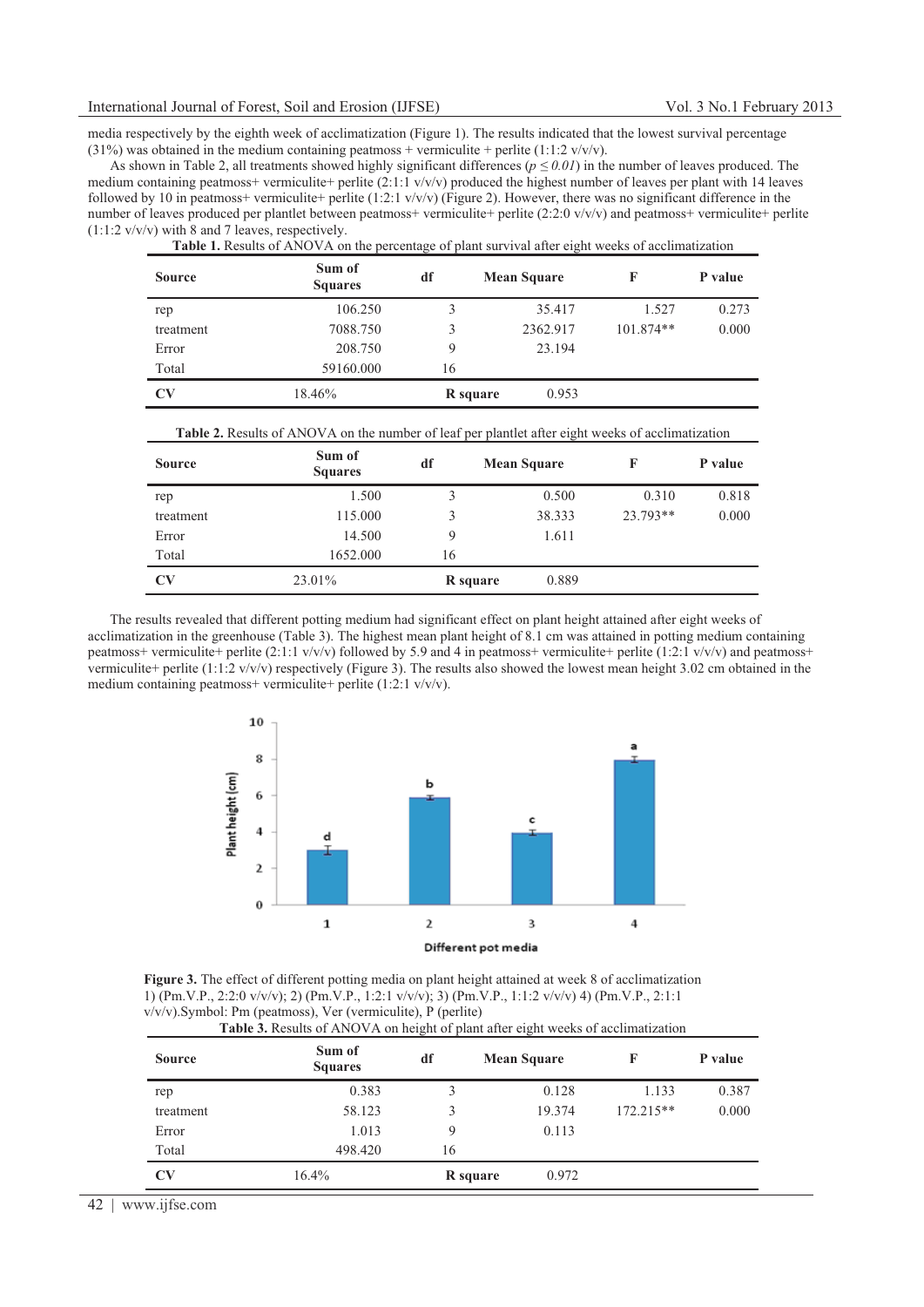Highly significant differences ( $p \le 0.01$ ) were observed among the different potting media in terms of root length (cm) attained after eight weeks of acclimatization in the greenhouse (Table 4). The highest mean root length (5 cm) was obtained in potting media consisting of peatmoss+ vermiculite+ perlite  $(2:1:1 \text{ v/v/v})$ . The results showed that the lowest mean root length was attained in potting media containing peatmoss+ vermiculite+ perlite (2:2:0 v/v/v) and peatmoss+ vermiculite+ perlite (1:1:2 v/v/v) producing mean length of 2.97 cm and 3.0 cm respectively. However, there was no significant difference between these two potting media in terms of root length (cm) obtained after eight week of acclimatization (Figure 4).



**Figure 4.** The effect of different potting media on mean root length attained at week 8 of acclimatization 1) (Pm.V.P., 2:2:0 v/v/v); 2) (Pm.V.P., 1:2:1 v/v/v); 3) (Pm.V.P., 1:1:2 v/v/v) 4) (Pm.V.P., 2:1:1 v/v/v).Symbol: Pm (peatmoss), Ver (vermiculite), P (perlite) **Table 4.** Results of ANOVA on the length of root after eight weeks of acclimatization

| <b>Source</b>          | Sum of<br><b>Squares</b> | df       | <b>Mean Square</b> | F          | P value |
|------------------------|--------------------------|----------|--------------------|------------|---------|
| rep                    | 0.145                    | 3        | 0.048              | 1.160      | 0.377   |
| treatment              | 10.750                   | 3        | 3.583              | $86.000**$ | 0.000   |
| Error                  | 0.375                    | 9        | 0.042              |            |         |
| Total                  | 221.520                  | 16       |                    |            |         |
| $\mathbf{C}\mathbf{V}$ | 15.63%                   | R square | 0.967              |            |         |

Rooted plants were successfully acclimatized in different potting media and grew naturally in the greenhouse. Referring to Figure 5 the maximum survivalpercentage, number of leaves, root length and height were obtained on plants grown in peatmoss+ vermiculite+ perlite mixture (2:2:0). This response maybe due to the ability of the mixture to provide enough moisture and aeration to the plants, thereby resulting in good root growth. Perlite is an important component in the potting mixture when mixed with peatmoss.



**Figure 5.** The acclimatized plants in potting media in peatmoss+ vermiculite+ perlite mixture  $(2:1:1; v/v/v)$ 

The addition of perlite to peatmoss increases the amount of air (oxygen) held in the peatmoss, as well as the amount of water retained by the peatmoss. This obviously improves the growing conditions for plants (Miller & Donahue, 1990). Vermiculite also possesses cation exchange properties, thus it can hold and made available ammonium, potassium, calcium and magnesium to the